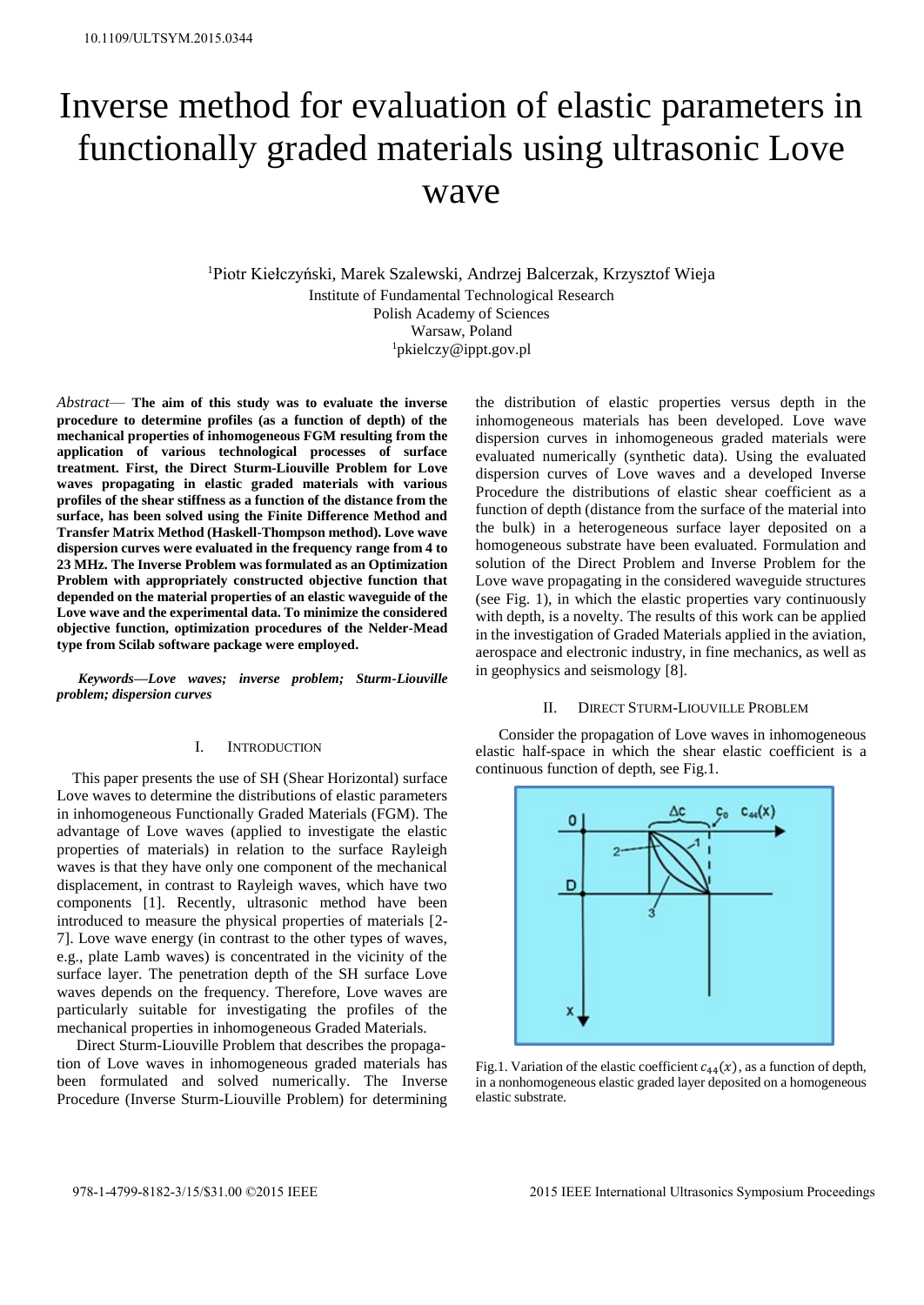Such structures may represent elastic media occurring in the structures used, among others, in the electronics, aerospace and astronautic industry.

Profiles of changes in the elastic coefficient  $c_{44}(x)$  in a nonhomogeneous elastic layer deposited on a homogeneous surface (see Fig.1) are represented by the following formulas:

a) square root type profile  $n = 1/2$  (profile no 1 in Fig.1)

$$
c_{44}(x)/c_0 = 1 - (\Delta c/c_0) [1 - (x/D)^{1/2}] [H(x - D) - H(x)]
$$
 (1a)

b) linear profile  $n = 1$  (profile no 2 in Fig.1)

$$
c_{44}(x)/c_0 = 1 - (\Delta c/c_0) [1 - x/D][H(x - D) - H(x)]
$$
 (1b)

c) quadratic profile  $n = 2$  (profile no 3 in Fig.1)

$$
c_{44}(x)/c_0 = 1 - (\Delta c/c_0) [1 - (x/D)^2][H(x - D) - H(x)]
$$
 (1c)

where:  $H(x)$  is the Heaviside step function, D is the depth of an inhomogeneous elastic layer.

 Shear horizontal surface Love waves propagating in the considered heterogeneous elastic waveguide can be represented in the following form [9]:

 $u = f(x) \exp(j(\beta z - \omega t))$ , where:  $f(x)$  is the amplitude of the Love wave,  $\beta$  is a propagation constant of the wave,  $j = (-1)^{1/2}$ , x is the distance from the surface (depth), z is the direction of wave propagation and  $\omega$  is an angular frequency. Love wave mechanical movement is performed along the  $y$  axis.

 Mechanical field generated by Love waves propagating in an inhomogeneous elastic graded medium satisfies the following boundary conditions:

a) on a free surface  $(x = 0)$ , the transverse shear stress

is equal to zero, hence  $\frac{df(0)}{dx} = 0$ 

b) at large distances  $(x \to \infty)$  from the surface  $(x = 0)$  the mechanical displacement of the Love wave should tend to zero, i.e.,  $f(\infty) = 0$ .

The equation of motion for Love waves propagating in an inhomogeneous elastic medium (isotropic and in certain specified directions in media with regular and hexagonal symmetry) is represented by the following Differential Problem:

$$
\frac{d}{dx}\left(c_{44}(x)\frac{df}{dx}\right) + \rho\omega^2 f = c_{44}(x)\beta^2 f\tag{2}
$$

$$
\frac{df(0)}{dx} = 0 \qquad ; \qquad f(\infty) = 0 \tag{3}
$$

The Differential Problem (2 and 3) is named the Direct Sturm-Liouville Problem. The solution of the Direct Sturm-Liouville Problem is a set of pairs  $(\beta_j^2, f_j(x))$ ; where:  $\beta_j^2$  is the  $j - th$  eigenvalue,  $j = 1, 2, ..., n$ ;  $n$  is the number of modes of Love waves propagating in considered waveguide and  $f_i(x)$  is

the eigenvector corresponding to this eigenvalue. Eigenvalue corresponds to the phase velocity of the propagating surface Love wave, while the eigenvector describes the distribution of the mechanical displacement of an appropriate mode of the surface wave as a function of depth.

The constant density of the considered graded materials  $\rho =$  $\rho_0 = const$  was assumed throughout the paper.

# III. INVERSE STURM-LIOUVILLE PROBLEM

 Inverse Problem considered in this work relies on the determination of unknown elastic parameters from the measured dispersion curves (phase velocity as a function of frequency) for Love waves that propagate in an inhomogeneous elastic waveguide. To solve the Inverse Problem one has to perform the following steps:

- solve Direct Problem
- determine experimentally dispersion curves
- solve Inverse Problem.

 In this paper, the Inverse Problem was formulated and solved as an optimization problem (Liu and Han, 2003) with properly defined objective function.

## *A. Objective function*

 The objective function Π depends on the distribution of the elastic coefficient  $c_{44}(x)$  in nonhomogeneous investigated elastic structure, frequency, and experimental data (phase velocity of the surface Love wave). The nonhomogeneous elastic layer from Fig.1 was divided into 10 homogeneous layers. Values of the  $c_{44}(x)$  coefficient at 9 evenly spaced discrete points of the surface layer, i.e.,  $c_{44}(x_i)$ ,  $j = 1, 2, ..., 9$ are treated as the unknowns to be determined from the Inverse Procedure. The objective function was introduced and defined as:

$$
\Pi(t_1, t_2, ..., t_9) = \sum_{j=1}^{N_e} \left\{ \left( \frac{v_j^{exp} - v_j^{cal}(t_1, t_2, ..., t_9)}{v_j^{exp}} \right)^2 \right\} \tag{4}
$$

where:  $N_e$  - is the number of experimental frequencies,  $v_j^{exp}$  - is the measured phase velocity,  $v_j^{cal}$  - is the calculated phase velocity,  $t_1 = c_{44}(x_1)$ ,  $t_2 = c_{44}(x_2)$ , ...  $t_9 = c_{44}(x_9)$ . represent operational variables, that are determined from the solution of the Inverse Sturm-Liouville Problem.

 Making use of the optimization methods a minimum of the objective function was determined. This enabled the determination of the optimum values for the unknown distribution of the elastic coefficient  $c_{44}(x)$  in the nonhomogeneous graded layer. To minimize the considered objective function Π the appropriate optimization procedures (of the Nelder-Mead type) from the Scilab software package were employed.

## *B. Numerical experiment (synthetic data)*

 In this study, the following values of material parameters of the considered nonhomogeneous elastic half-space from Fig.1 were used:

$$
c_0 = 2.564 \cdot 10^{10} \ N/m^2 \ ; \ v_0 = 1849 \ m/s \ ;
$$
  

$$
\rho_0 = 7.5 \cdot 10^3 \ kg/m^3 \ ; \ \Delta c/c_0 = 0.088.
$$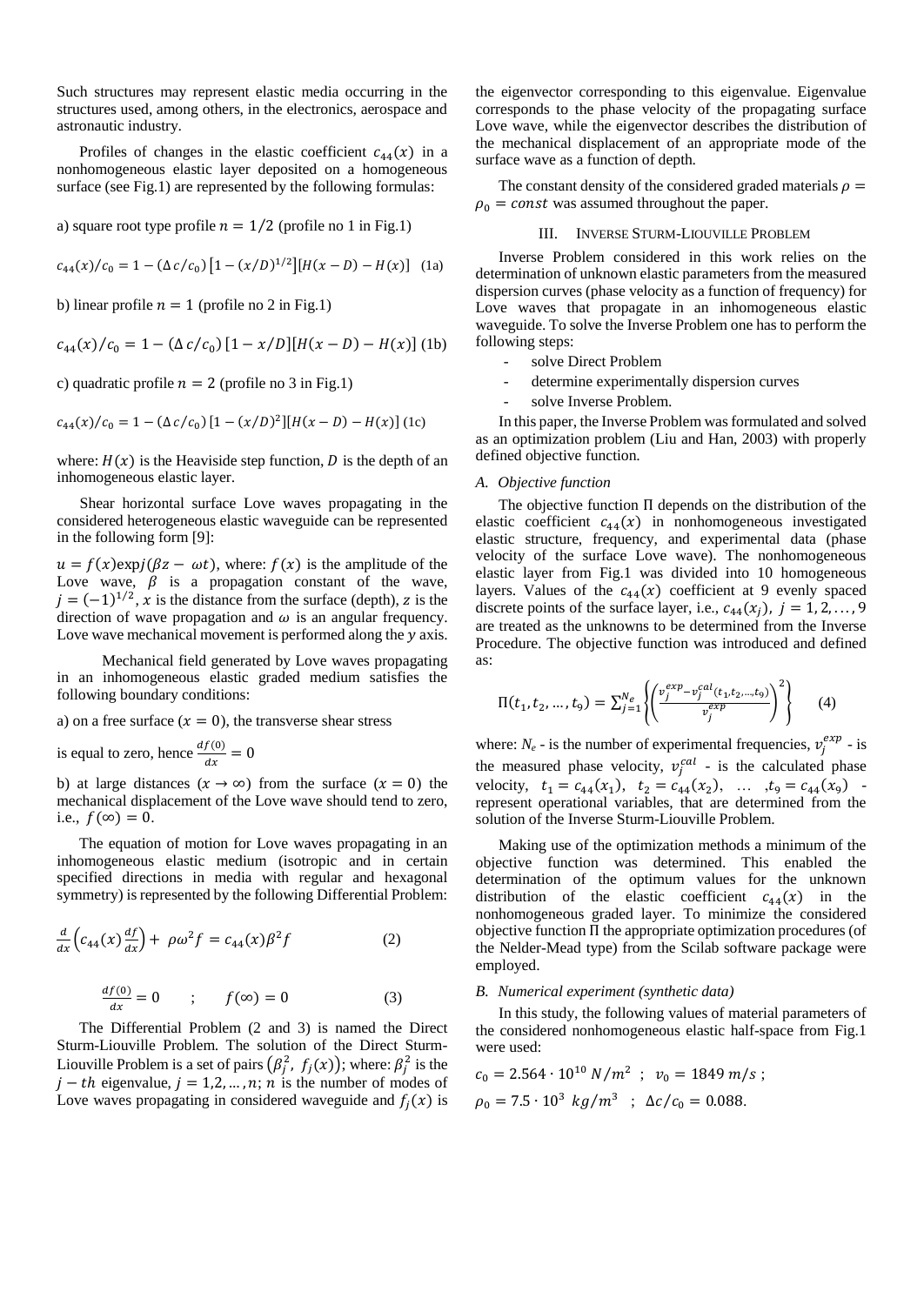These parameters are typical for PZT-4 ceramics with elastic properties perturbed in the vicinity of the surface.

 In our numerical experiments we determined the dispersion curves numerically. In the first step, by solving the Direct Problem (Eqs.2 and 3), we calculated the phase velocity curves for the exact values of the elastic coefficient  $c_{44}(x)$  from Fig.1. Exemplary dispersion curve represented in Fig.2 by solid line (not corrupted by noise) is regarded as an exact dispersion curve.

 Subsequently, we added random errors (e.g., 1%, 5%, 10%) to these values of the phase velocity. Obtained in this way dispersion curves are treated in the Inverse Procedure as simulated experimental curves. Points marked by  $\triangle$  indicate in Fig.2 exemplary synthetic (experimental) dispersion curves obtained by corrupting the exact dispersion curves by random noise on the level of  $\pm 1\%$ .

 The upper and lower dashed lines delimit the synthetic dispersion curves of phase velocity which results from exact dispersion curves that are subject to corruption by  $\pm 1\%$ maximum random noise. Dispersion curves were evaluated and disturbed by random noise for 6 various values of normalized frequency  $D/L$ :  $D/L = 0.5, 1.0, 2.0, 3.0, 4.0$  and 5.0.



Fig.2. Phase velocity dispersion curves of Love wave propagating in a nonhomogeneous Graded elastic surface layer deposited on a homogeneous substrate. Elastic coefficient  $c_{44}(x)$  in the surface layer varies according to the square root function of the depth.

# IV. RESULTS OF NUMERICAL CALCULATIONS AND DISCUSSION

 The Direct Problem that describes the propagation of Love waves in nonhomogeneous elastic Graded Materials was formulated and solved numerically by employing the Transfer Matrix Method [10]. Theoretical (exact) dispersion curves for the Love surface waves, propagating in the selected nonhomogeneous structures, were solutions of the Direct Problem.

The nonhomogeneous surface layer from Fig.1  $x \in [0, D]$ was divided into 10 homogeneous elastic layers. Unknown values of the elastic coefficient  $c_{44}(x)$  are determined in 9 evenly spaced points  $[x_1, x_2, ..., x_9]$  at the layers' boundaries. Thus, an unknown vector of the elastic coefficient is sought in the form of:  $c_{44}^{eval} = [c_{44}(x_1), c_{44}(x_2), ..., c_{44}(x_9)]^T$ .

 Figure 3 illustrates an exemplary distribution of elastic coefficient  $c_{44}^{eval}$  in the surface layer as a function of depth for the square root type profile obtained using the Inverse Method. Numerical experiment has been conducted for random noise level of 1%.



Fig.3. Elastic coefficient  $c_{44}^{eval}$  evaluated from the Inverse Problem (dotted line). Solid line represents an exact distribution of the shear elastic coefficient  $c_{44}(x)$  for square root type profile (given by Eq.1a).

Exemplary distribution of changes in the elastic coefficient  $c_{44}^{eval}$  in the surface layer, resulting from the application of the Inverse Method, is presented in Fig.4. Numerical experiment has been performed for random noise level of 1% (linear profile).



Fig.4. Elastic coefficient  $c_{44}^{eval}$  evaluated from the Inverse Problem (dotted line). Solid line represents an exact distribution of the shear elastic coefficient  $c_{44}(x)$  for the linear type profile (given by Eq.1b).

 Figure 5 shows (obtained from the Inverse Method) an exemplary distribution of the elastic coefficient  $c_{44}^{eval}$  in the surface layer as a function of depth for a quadratic type profile. Numerical experiment has been performed for random noise level of 1%.



Fig.5. Elastic coefficient  $c_{44}^{eval}$  evaluated from the Inverse Problem (dotted line). Solid line represents an exact distribution of the shear elastic coefficient  $c_{44}(x)$  for quadratic type profile (given by Eq.1c).